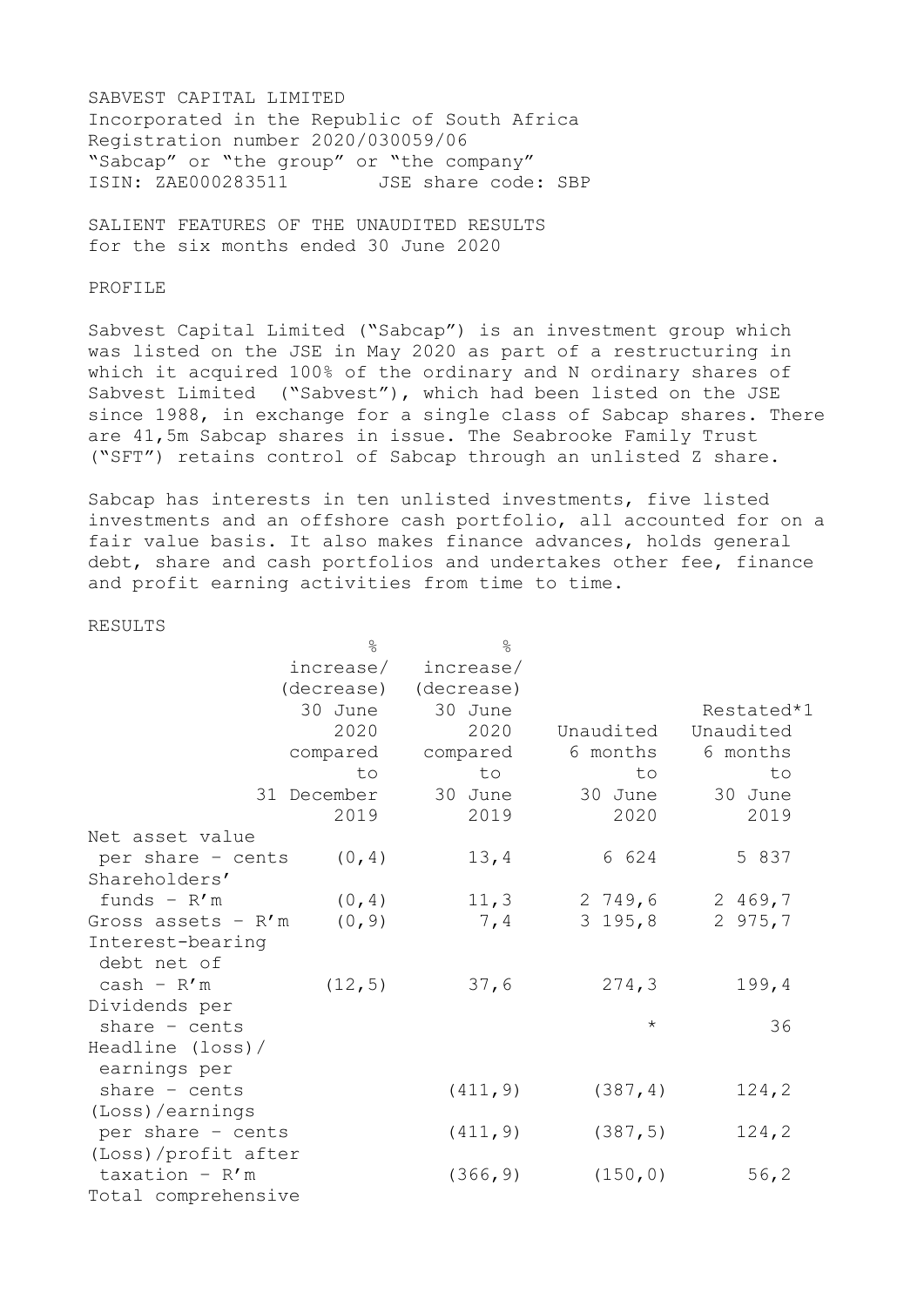RESULTS (continued)

|                                                                               | Restated*1<br>Unaudited<br>12 months<br>to |
|-------------------------------------------------------------------------------|--------------------------------------------|
|                                                                               | 31 December<br>2019                        |
| Net asset value per share - cents                                             | 6 648                                      |
| Shareholders' funds - R'm<br>Gross assets - R'm                               | 2759,4<br>3224,2                           |
| Interest-bearing debt net of cash - R'm<br>Dividends per share - cents        | 313,6<br>75                                |
| Headline (loss)/earnings per share - cents                                    | 920,0                                      |
| $(Loss) / earnings per share - cents$<br>$(Loss)/profit$ after taxation - R'm | 920,0<br>277,8                             |
| Total comprehensive income - R'm                                              | 361, 3                                     |

- \* The Board will consider an interim dividend in December and no dividend is declared at the present time.
- \*1 The comparative information discloses the continuing operations of Sabvest as a reverse acquisition in line with IFRS 3.

INVESTMENT HOLDINGS PER SECTOR

|                                                                  | Listed/<br>unlisted | shares/units | Number of Economic<br>ordinary interest<br>$\approx$ | Fair<br>value<br>R'000 |
|------------------------------------------------------------------|---------------------|--------------|------------------------------------------------------|------------------------|
| INDUSTRIAL                                                       |                     |              |                                                      |                        |
| AND SERVICES                                                     |                     |              |                                                      |                        |
| DNI-4PL Contracts                                                |                     |              |                                                      |                        |
| (Pty) Ltd                                                        | U                   |              | 19,6                                                 | 598 030                |
| ITL Holdings Group                                               | U                   |              | 30,0                                                 | 631 104                |
| Metrofile Holdings                                               |                     |              |                                                      |                        |
| Limited                                                          | L                   | 50 147 662   | 11, 1                                                | 112 832                |
| SA Bias Industries                                               |                     |              |                                                      |                        |
| (Pty) Ltd                                                        | U                   |              | 59, 9                                                | 771 400                |
|                                                                  |                     |              |                                                      | 2 113 366              |
| INDUSTRIAL - FOOD AND<br>RELATED PRODUCTS<br>Classic Food Brands |                     |              |                                                      |                        |
| (Pty) Ltd                                                        | U                   |              | 25,0                                                 | 20 800                 |
| Flexo Line Products                                              |                     |              |                                                      |                        |
| (Pty) Ltd                                                        | U                   |              | 47,5                                                 | 65 206                 |
| Sunspray Food                                                    |                     |              |                                                      |                        |
| Ingredients                                                      |                     |              |                                                      |                        |
| (Pty) Ltd                                                        | U                   |              | 27,6                                                 | 67 382                 |
|                                                                  |                     |              |                                                      | 153 388                |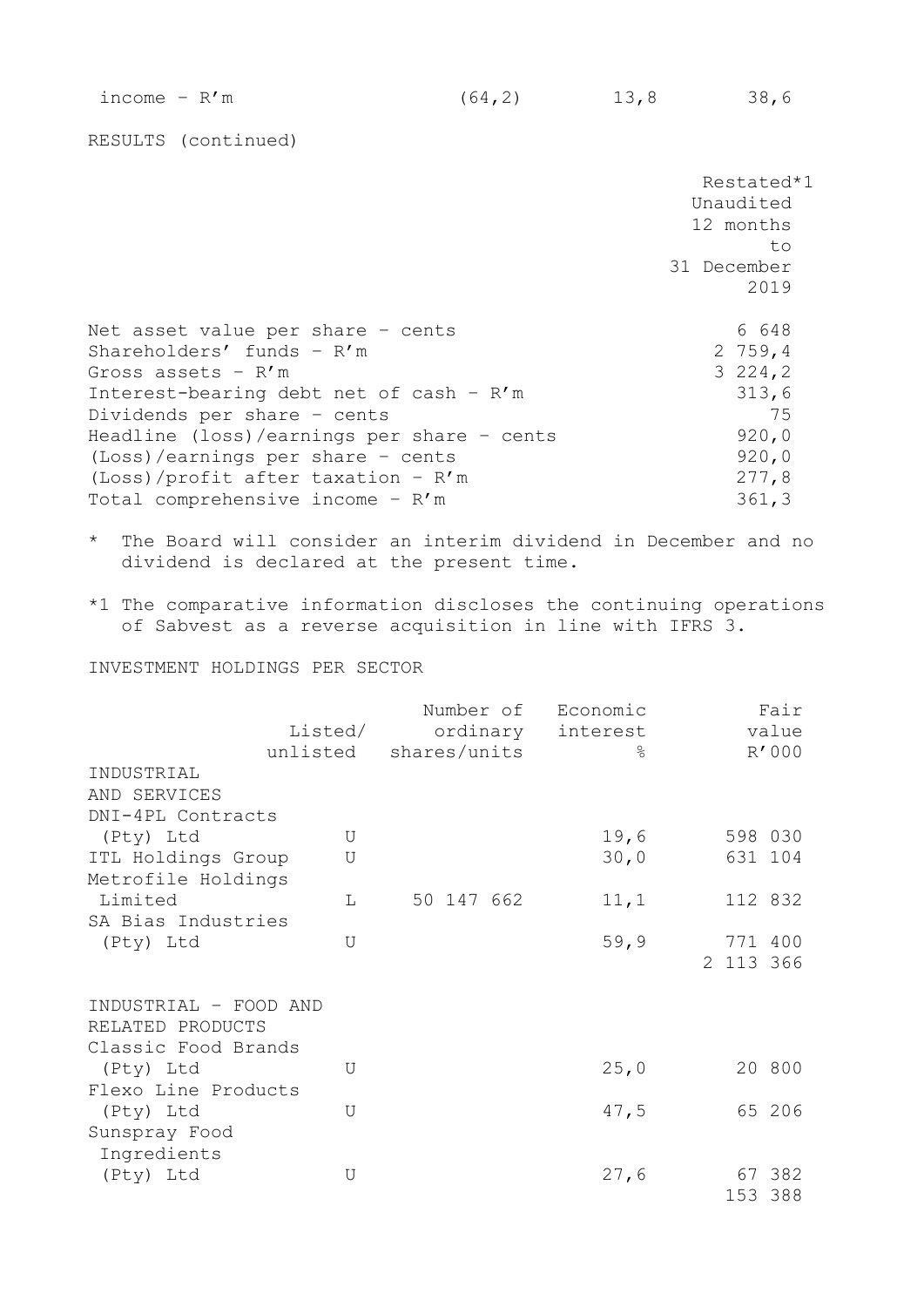| <b>INFORMATION</b><br>TECHNOLOGY<br>Corero Network     |                     |            |         |       |   |           |                    |
|--------------------------------------------------------|---------------------|------------|---------|-------|---|-----------|--------------------|
| Security Plc                                           | L                   | 36 250 000 |         | 7, 3  |   |           | 61 201<br>61 201   |
| MINING, CHEMICALS<br>AND AGRICULTURE<br>Masimong Group |                     |            |         |       |   |           |                    |
| Holdings (Pty) Ltd<br>Rolfes Holdings                  | U                   |            |         | 10, 0 |   |           | 148 600            |
| (Pty) Ltd                                              | U                   |            |         | 34, 4 |   |           | 166 005<br>314 605 |
| SPECIALISED FINANCIAL<br>Apex Partners Holdings        |                     |            |         |       |   |           |                    |
| (Pty) Ltd<br>Transaction Capital                       | U                   |            |         | 49,75 |   |           | 104 240            |
| Limited                                                | T.                  | 10 000 000 |         | 1,6   |   |           | 186 000<br>290 240 |
| NON-CURRENT<br>INVESTMENT HOLDINGS                     |                     |            |         |       |   | 2 932 800 |                    |
| CURRENT INVESTMENTS<br>Brait S.E.                      |                     |            |         |       |   |           |                    |
| Convertible Bond<br>Net1 UEPS                          | L                   |            | 30 000  |       |   |           | 50 392             |
| Technologies Inc<br>Revix Group                        | L<br>$\overline{U}$ |            | 300 000 | 31,0  |   |           | 17 985             |
| TOTAL HOLDINGS                                         |                     |            |         |       | 3 | 001       | 68 377<br>177      |
|                                                        |                     |            |         |       |   |           |                    |

Sandton 9 September 2020

The above announcement is a summary of information in the full announcement and does not contain full or complete details and is the responsibility of the directors. Any investment decisions by investors and/or shareholders should be based on the full announcement which is available on https://senspdf.jse.co.za/documents/2020/JSE/ISSE/SBPE/INTRs20.pdf and published on the Company's website on https://www.sabvestcapital.com/files/2020/Interim-results-20.pdf on 9 September 2020. The full announcement is also available at Sabvest's registered office and the offices of the sponsor at no charge, between 8:30 and 17:00, Monday to Friday.

SABVEST CAPITAL LIMITED

REGISTERED ADDRESS: 4 Commerce Square, 39 Rivonia Road, Sandhurst, Sandton 2196

COMMUNICATIONS: